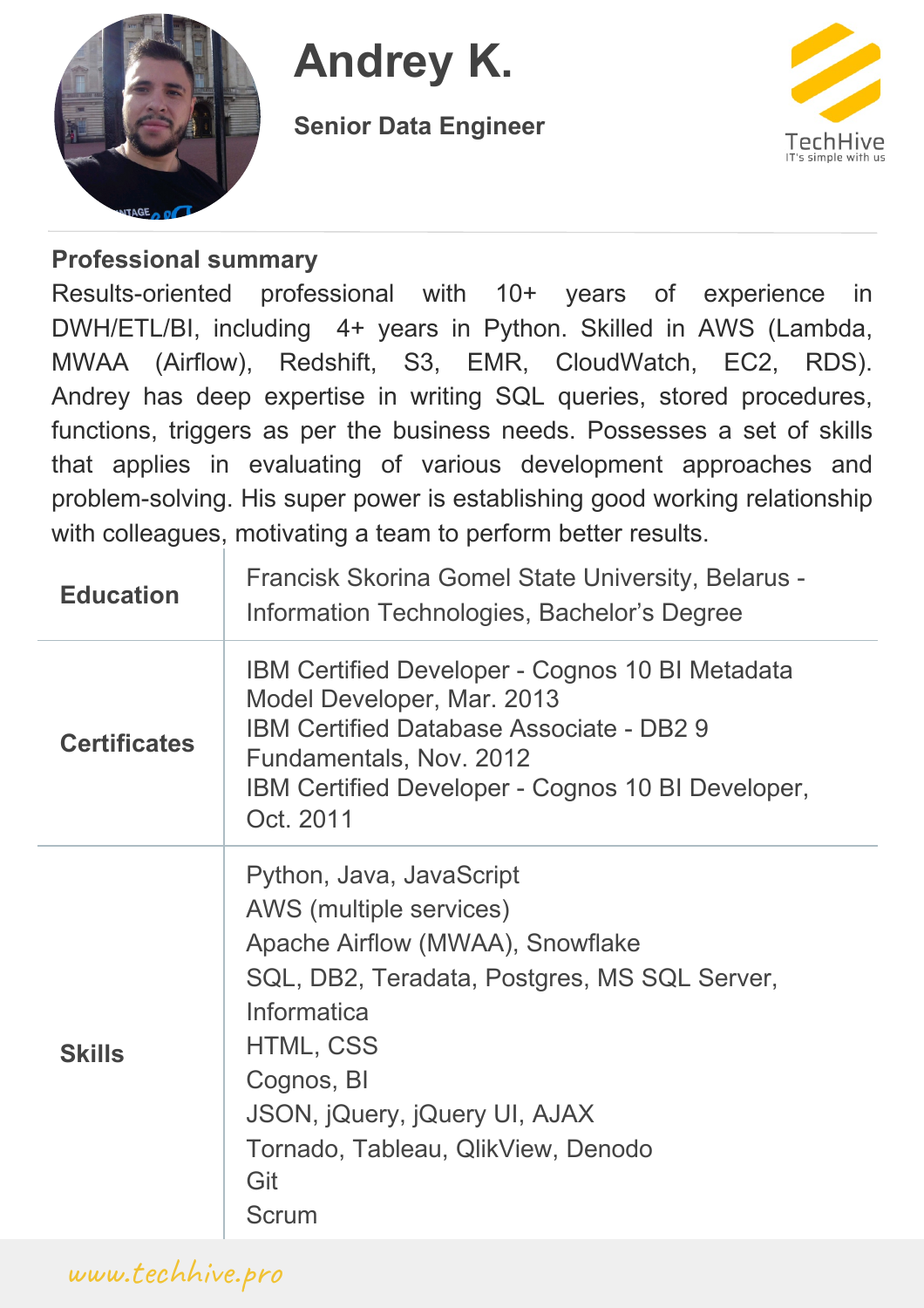| <b>Project</b>      | <b>Arteza</b>                                                                                           |
|---------------------|---------------------------------------------------------------------------------------------------------|
|                     | Project is aimed at creating DL/DWH/ELT and data<br>engineering support for the sales services          |
| Period              | Jun 2020 - now                                                                                          |
| Role                | <b>Senior Data Engineer</b>                                                                             |
| <b>Technologies</b> | Python 3, Apache Airflow, Amazon Web Services<br>(Redshift, Data Pipeline, MWAA, Snowflake, S3,<br>EMR) |

- Designed the architecture of a data lake and data warehouse for the organization based on its business needs;
- Developed and maintained ELT solutions (pipelines);
- Created scheduled data extracts using AWS Redshift/Data Pipelines/MWAA (Airflow);
- Led PoC for Snowflake to decide about moving some of high-load data processing operations from Redshift to Snowflake, interacted with Snowflake consultants through a series of knowledge transfer sessions;
- Developed some Python applications for internal purposes (python3):

a) RePricer tool (designed to load, monitor, and rapidly change several types of prices of 2000+ SKUs in Amazon, Walmart and Target marketplaces: GoogleSheets + API);

b) Customer Service tool (designed to store, update, and analyze a whole set of Arteza customers (similar to Customer360 View));

- Fixed bugs:
- Wrote technical documentation (specifications, run-books, user guides);
- Participated in daily stand-ups, retro meetings, planning sessions.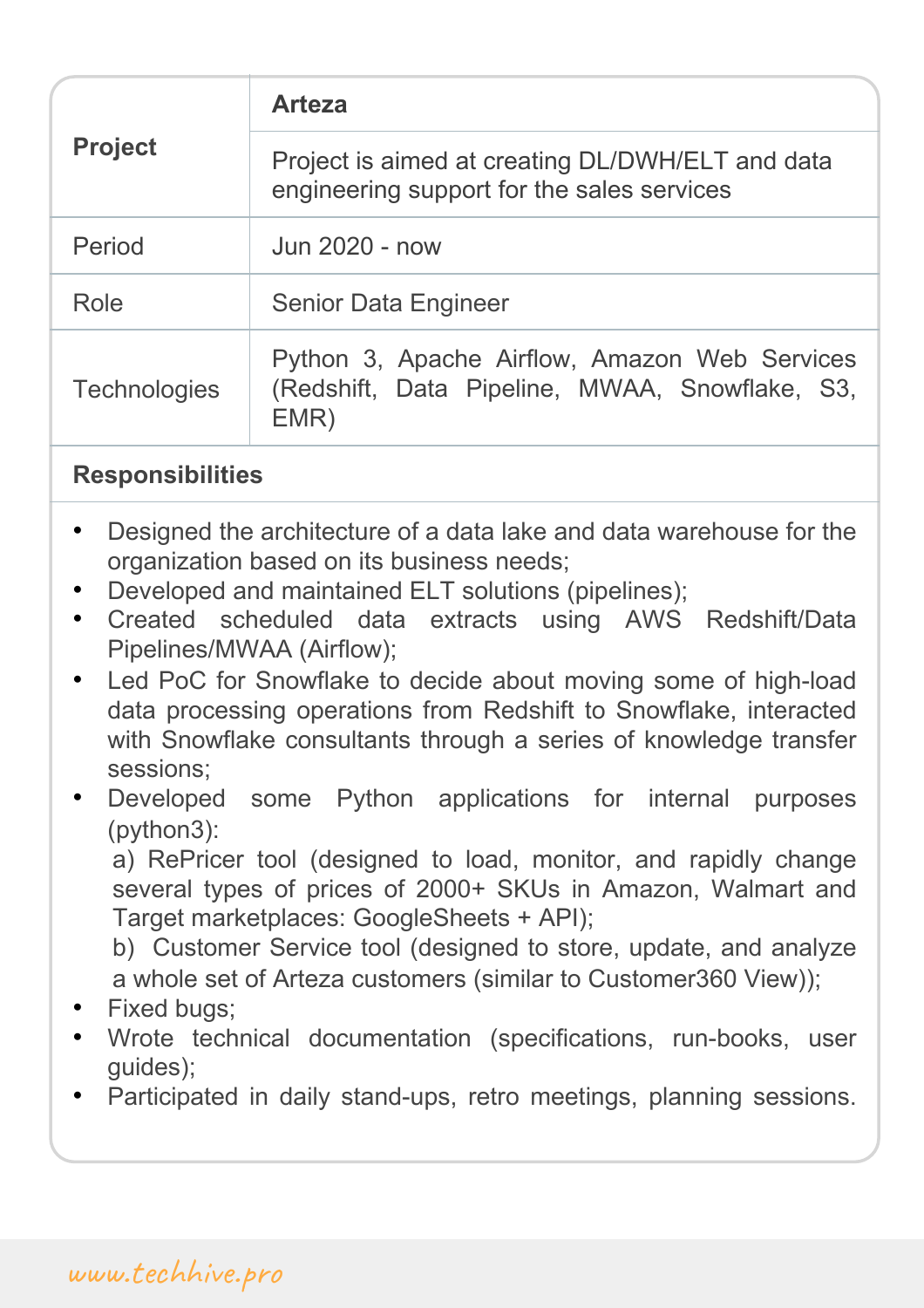| <b>Project</b>      | <b>NDA</b>                                                                                                                                                                                                                                                         |
|---------------------|--------------------------------------------------------------------------------------------------------------------------------------------------------------------------------------------------------------------------------------------------------------------|
|                     | Project is aimed at creating DWH and data<br>engineering support for the insurance services                                                                                                                                                                        |
| Period              | Aug 2018 - Jun 2020                                                                                                                                                                                                                                                |
| Role                | <b>Senior Data Engineer</b>                                                                                                                                                                                                                                        |
| <b>Technologies</b> | Python 3, AWS (Cognito, EC2, API Gateway,<br>CloudWatch, Route 53, Lambda, S3), Terraform,<br>Bash scripting, GoCD Pipelines, SQL Server<br>Management Studio, Microsoft Visual Studio, Aginity,<br>Git, JIRA, SharePoint, Notepad++, SQL Server Data<br>Tools, CI |

- Developed and maintained ETL solutions;
- Created data extracts based on AWS Redshift/Data Pipelines;
- Data infrastructure development and deployment;
- Python applications development for internal purposes (python3, Flask):

a) getting data from Redshift and pushing it to Kafka saving the data in S3;

b) running SQL queries to monitor the performance of database using Grafana to present the information about the locks;

c) creating of web app to allow users from different departments getting confidential customer data.

- Fixed bugs;
- Wrote technical documentation (specifications, run-books, user guides);
- Prepared technical demos, presented it to customers;
- Participated in daily meetings, retro meetings, business trips.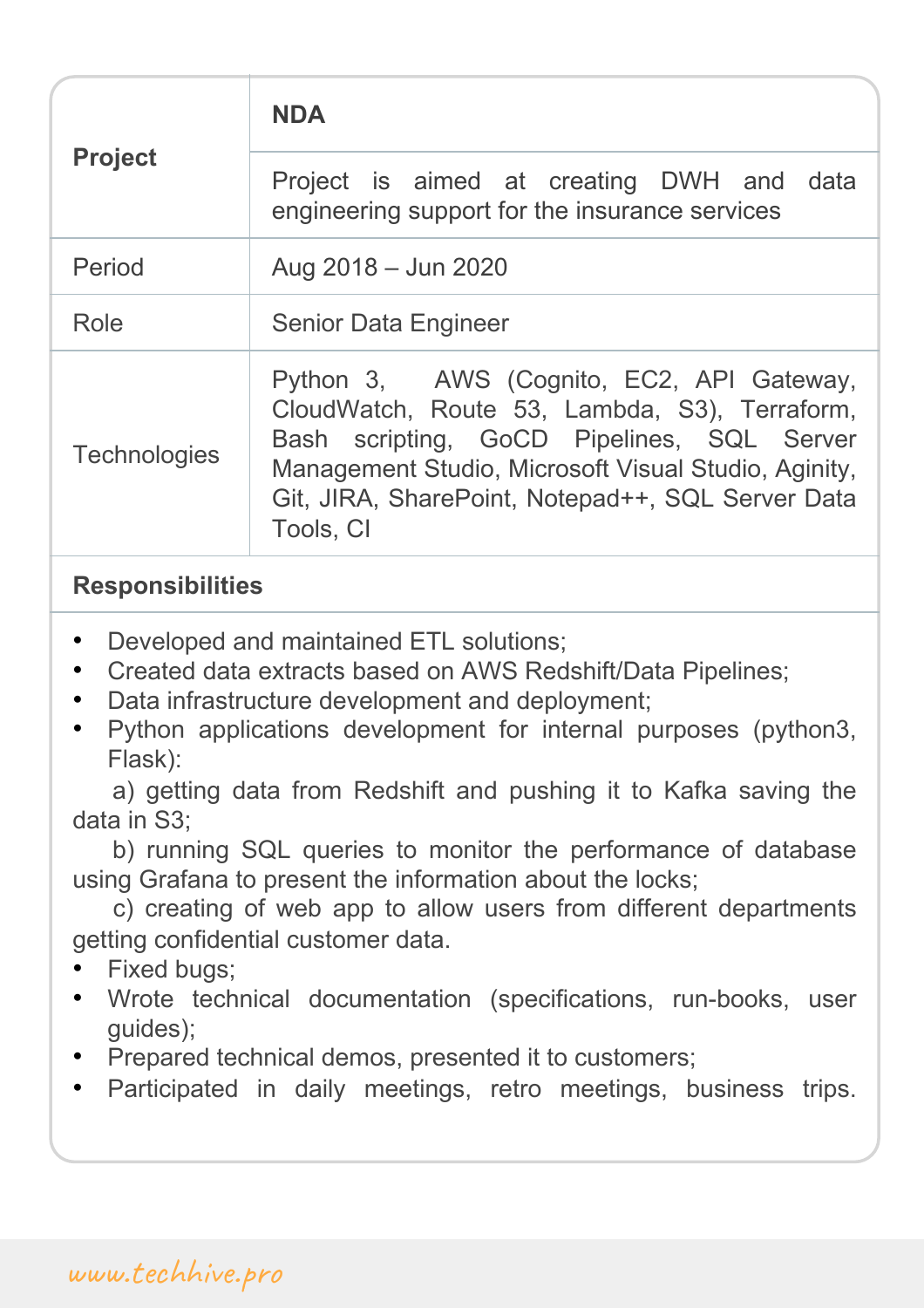| <b>Project</b>      | <b>NDA</b>                                                                                                                                                                                                                             |
|---------------------|----------------------------------------------------------------------------------------------------------------------------------------------------------------------------------------------------------------------------------------|
|                     | Project is aimed at creating reporting and data<br>visualization solution for an American stock transfer<br>company as external service for customers                                                                                  |
| Period              | Mar 2017 - Jul 2018                                                                                                                                                                                                                    |
| Role                | Senior DB Developer/DB development team lead                                                                                                                                                                                           |
| <b>Technologies</b> | Java, Microsoft SQL Server, DB2 AS400<br>SQL Server Management Studio, Microsoft Visual<br>Studio, Git, Totroise Git (client), Denodo Virtual Data<br>Port, SQuirrel, JIRA, SharePoint, Notepad++<br>Denodo, SQL Server Data Tools, CI |

- Created data virtualization layer objects (wrappers, base tables, views, java procedures) using Denodo data virtualization platform;
- Created DB objects (Microsoft SQl Server) of ISP database;
- Prepared scripts for CI;
- Prepared deployment scripts for deploying to customer's environments;
- Fixed bugs;
- Managed DB team (tasks planning and delegation, day-to-day operations overseeing, resolving issues or conflicts between members, performing knowledge transfer for newcomers, interviewing candidates);
- Prepared data sources specifications;
- Participated in daily meetings, retro meetings.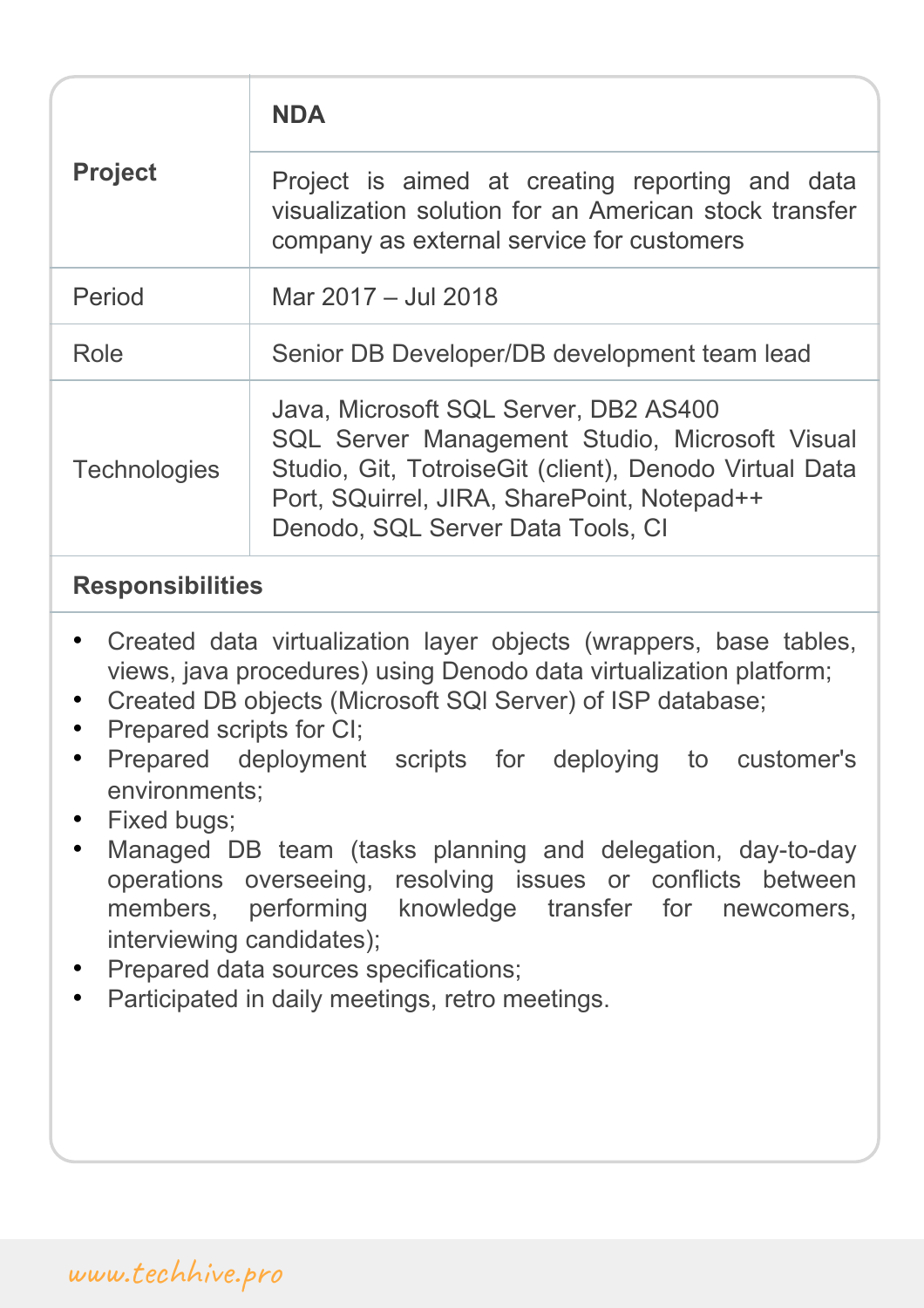| <b>Project</b>      | <b>NDA</b>                                                                                                                                            |
|---------------------|-------------------------------------------------------------------------------------------------------------------------------------------------------|
|                     | Project is aimed at creating reporting (Cognos BI)<br>and ETL solution (Informatica) for an American retail<br>company                                |
| Period              | Feb 2016 - Mar 2017                                                                                                                                   |
| Role                | <b>Senior BI Engineer</b>                                                                                                                             |
| <b>Technologies</b> | Teradata, IBM Cognos 10 Report Studio, IBM<br>Cognos 10 Framework Manager, Teradata SQL<br>Assistant, Informatica 9.1, Cognos BI, Informatica,<br>SQL |

- Created and maintained Cognos model (DMD Sales);
- Created different types of Cognos reports (lists, crosstabs, charts);
- Worked on SQL development tasks (Teradata):
	- a) Created jobs to load data between different sources
	- b) Modified existing jobs and scripts
	- c) Created views in database for Cognos needs
- Modified ETL jobs (Informatica);
- Created user and technical documentation;
- Worked with users to teach them how to build the reports through training sessions, also gathered the requirements from them for new reports/model logic;
- Created test scripts based on corresponding test plans.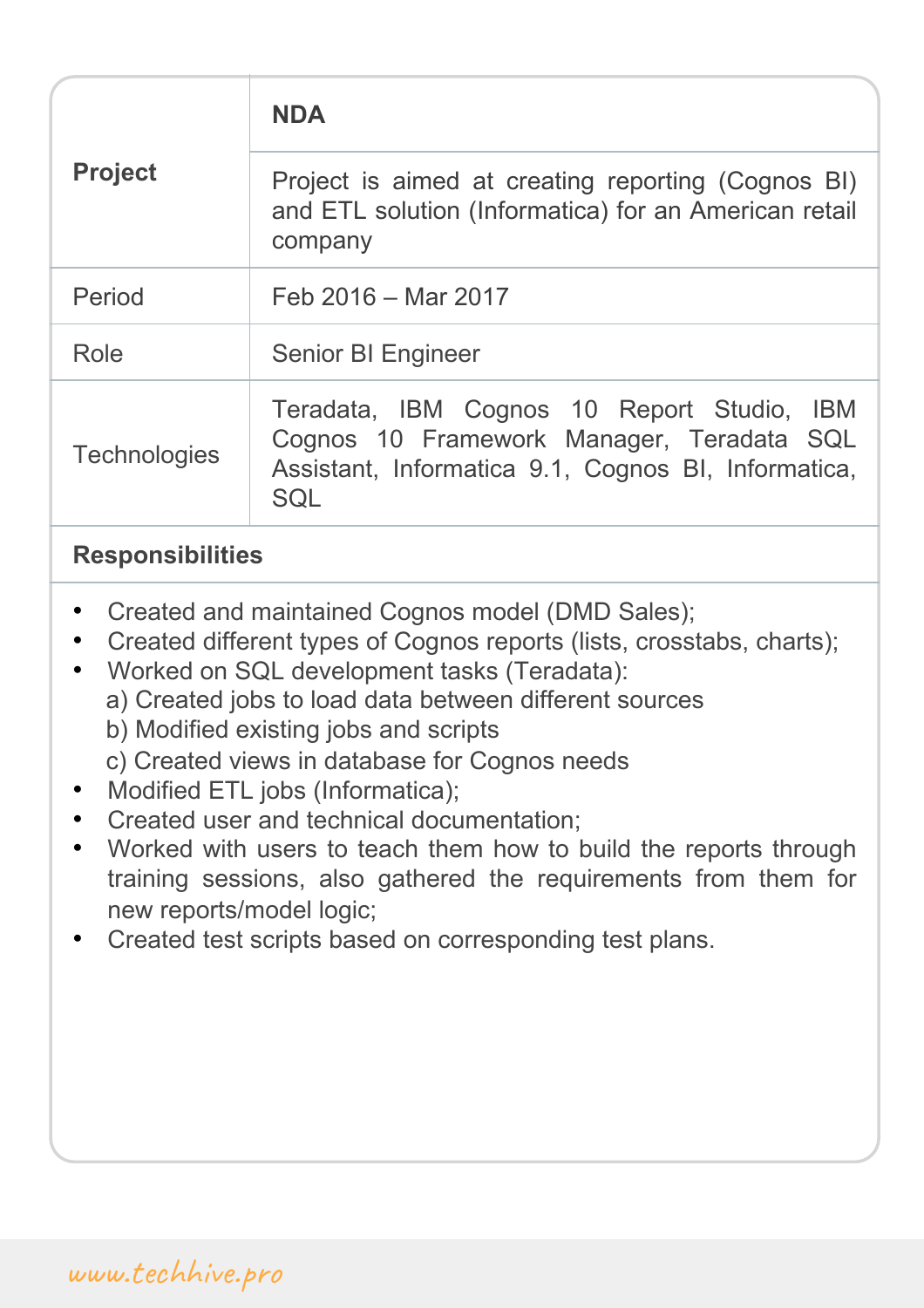| <b>Project</b>      | <b>NDA</b>                                                                                                                                                |
|---------------------|-----------------------------------------------------------------------------------------------------------------------------------------------------------|
|                     | Project is aimed at creating reporting for an<br>American pharmaceutical company                                                                          |
| Period              | Oct 2015 - Jan 2016                                                                                                                                       |
| Role                | <b>Senior BI Engineer</b>                                                                                                                                 |
| <b>Technologies</b> | JavaScript, HTML, CSS, Oracle, Cognos 10 BI<br>Framework Manager, Cognos 10 BI Report Studio,<br><b>Oracle SQL Developer</b><br>IBM Cognos 10 BI, IBM DB2 |

- Created different types of reports based on user requirements;
- Modified existing reports;
- Invented approaches to satisfy user needs over Cognos basic functionality;
- Worked on reports performance optimization;
- Implemented different UI features such as crosstab/list column header freezing, CSS-styling, dynamic sorting by JavaScript without report re-running;
- Wrote test-cases for the reports (SQL scripts to test a data);
- Tested the reports;
- Created technical and testing documentation.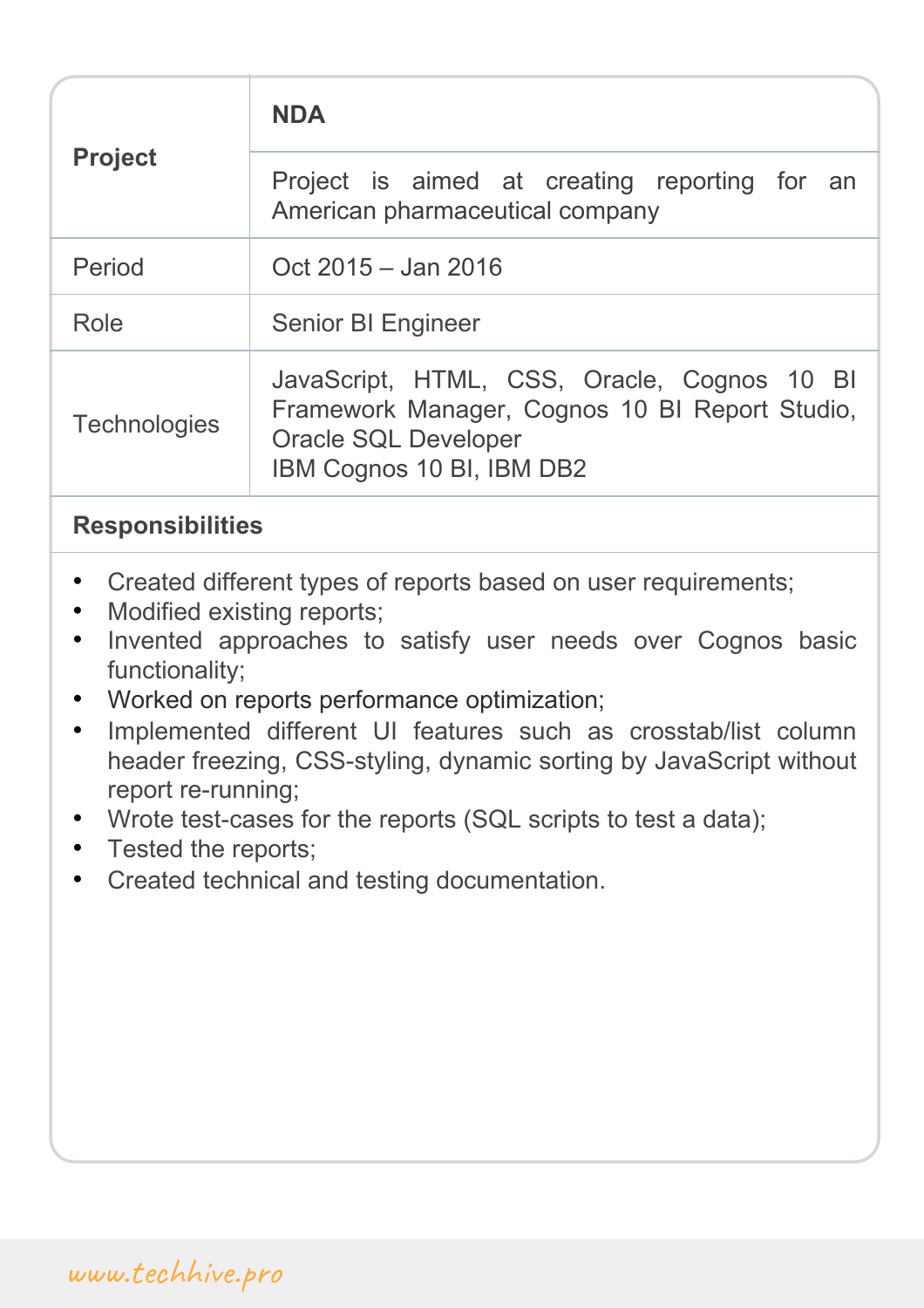| <b>Project</b>      |                                                                                                                                                                                                                                                                           |
|---------------------|---------------------------------------------------------------------------------------------------------------------------------------------------------------------------------------------------------------------------------------------------------------------------|
|                     | A solution that helps organizations to manage their<br>businesses at an account level and therefore<br>reducing revenue loss, increasing churn, etc.                                                                                                                      |
| Period              | May 2014 - Sep 2015                                                                                                                                                                                                                                                       |
| Role                | <b>Senior Software Engineer</b>                                                                                                                                                                                                                                           |
| <b>Technologies</b> | JavaScript, HTML, CSS, IBM DB2, Cognos 10 BI<br>Framework Manager, Cognos 10 BI Report, Query,<br>Analysis, Event Studios, Cognos Workspace,<br>Workspace Advanced, IBM Cognos Cube Designer,<br>JavaScript, IBM InfoSphere Data Architect, IBM<br>DB2, IBM Datastage 9.2 |

- Did dimensional data modelling using star schema design, developed logical and physical data models;
- Analysed data;
- Consulted ETL developers, provided SQL scripts to develop and test ETL jobs;
- Designed Cognos side architecture (framework model, dashboard);
- Created and maintained OLAP cubes (Cognos PowerPlay Transformer Cubes, Cognos Dynamic Cubes);
- Designed the features of Cognos reports (created functional requirements);
- Developed stored procedures and queries for reporting purposes;
- Implemented new features of the Cognos reports (technical design);
- Found new approaches in report design to satisfy user needs;
- Managed Cognos development process (technical review, design, development, deployment, and integration of the solution);
- Created and maintained project documentation (RTVM, design documents, testing documentation);
- Did planning of development time and prioritized tasks;
- Monitored project deadlines and project compliance with technical requirements.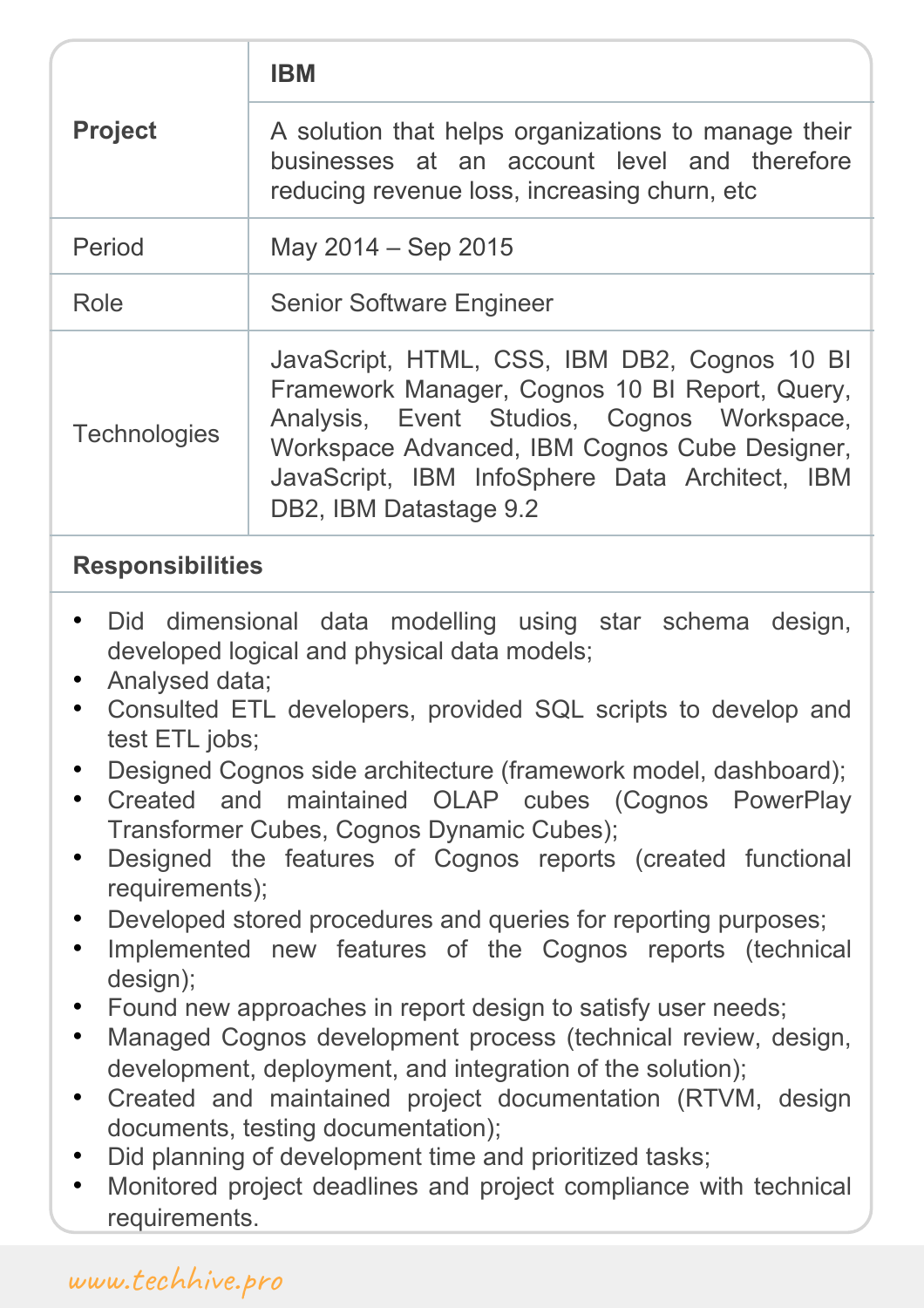| <b>Project</b>      | Data modelling and reports development for<br>analysing application, an information panel<br>(dashboard) IBM Cognos BI, consisting of various<br>parts, including revenue, profit, etc. Provides a<br>single place for business data from various financial<br>systems. The aim of the project is to provide the<br>user with a single set of financial statements,<br>creating a single source of standardized and<br>automated reports on key metrics at various levels<br>of the company |
|---------------------|---------------------------------------------------------------------------------------------------------------------------------------------------------------------------------------------------------------------------------------------------------------------------------------------------------------------------------------------------------------------------------------------------------------------------------------------------------------------------------------------|
| Period              | Mar 2012 – Apr 2014                                                                                                                                                                                                                                                                                                                                                                                                                                                                         |
| Role                | <b>Software Engineer</b>                                                                                                                                                                                                                                                                                                                                                                                                                                                                    |
| <b>Technologies</b> | JavaScript, HTML, CSS, IBM DB2, Cognos 10 BI<br>Framework Manager, Cognos 10 BI Report, Query,<br><b>Analysis, Event Studios</b>                                                                                                                                                                                                                                                                                                                                                            |

- Updated Data Models in Cognos BI in accordance with new requirements;
- Developed reports and data models;
- Designed dashboards;
- Managed role-based security for data objects, security on data levels;
- Report performance optimization;
- Collaborated with DBA to analyse and tune report queries, create indexes, views and stored procedures for write-back reports;
- Created and maintained project documentation;
- Managed the team workflow:
	- a) Distributed tasks within the team with maximum efficiency;

b) Consulted and helped the team members;

c)Trained the team to follow best practices for Cognos report development;

d) Solved conflict situations inside team.